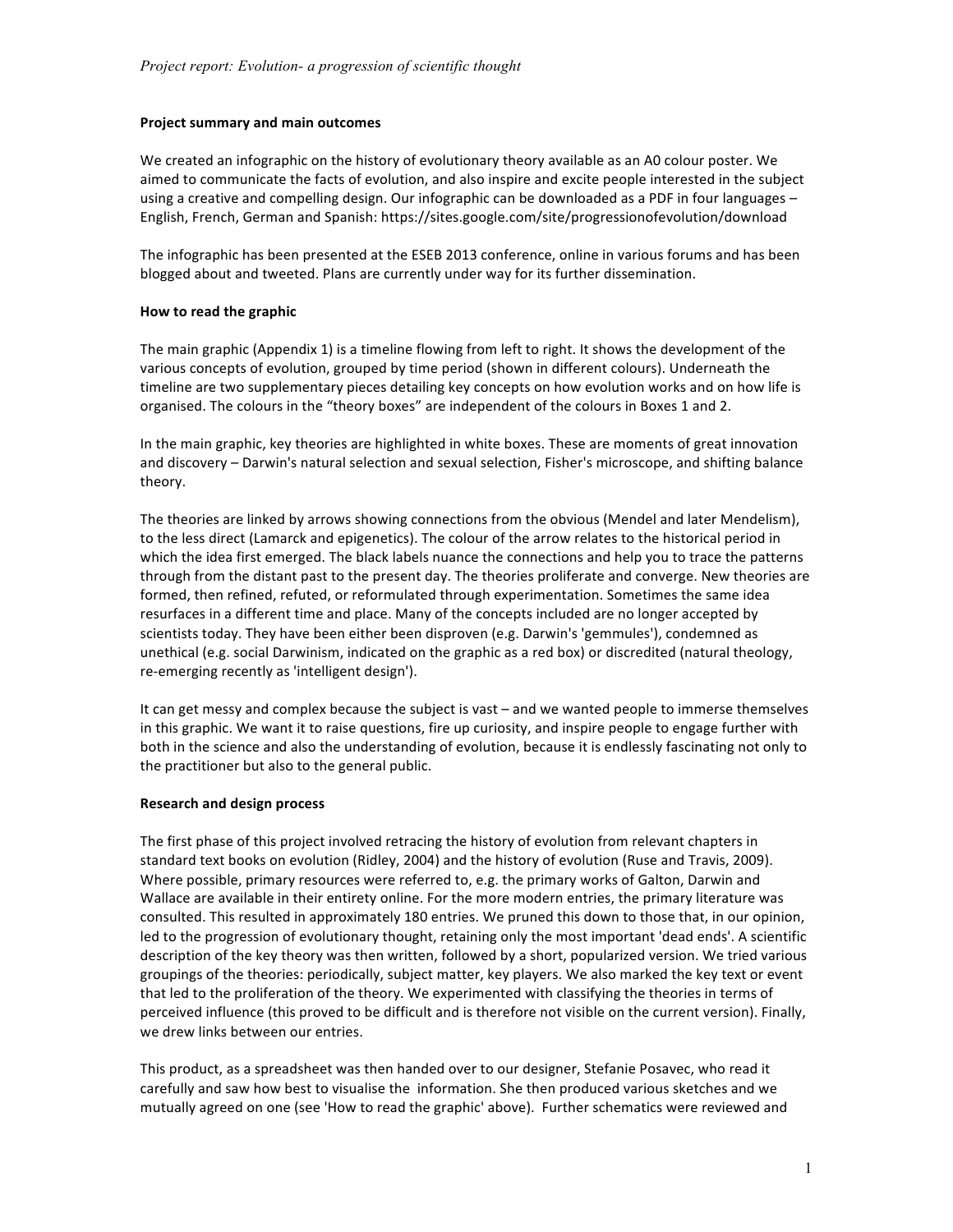revised by the researchers, Tania Jenkins and Miriam Quick. A second draft was then given to two eminent researchers affiliated to ESEB: former president Tadeusz Kawecki (Univerity of Lausanne, Switzerland), and former chair of the Outreach Fund, Sarah Otto (University of British Columbia) as well as Christine Clavien (a postdoctoral researcher in the history of science, with specialization in the history of evolutionary biology, University of Lausanne). Comments were incorporated and the graphic finally redrawn and reorganized. Note, that even slight changes at this stage required the entire graphic to be reorganized. 

A final version of the text was produced and given to the translators (German: Juliet Blum, PhD student at the Univerity of Bern; French: Hugo Vincent, PhD student at the University of Bern and Spanish: Dumas Galvez, PhD student at the University of Lausanne). All three have a solid background in evolutionary biology and are native speakers of the three languages.

# *References*

Ridley, M. , 2004, Evolution, 3<sup>rd</sup> Edition, Blackwell Science, Oxford. Ruse, M. and Travis J (eds), 2009, Evolution: the first four billion years, Harvard University Press, London.

### **Outreach**

Final versions were printed both in A0 (one for each language, two for English) and in A3 (20 x for English and 10 x for each other language) to present at the Outreach stand at ESEB 2013 in Lisbon. The A3 versions were a resounding success: all copies had been taken by the end of the first day of the four-day conference. A sheet of paper was left for members of the conference to write down their name if they wanted a pdf of the poster and in which language. There were more than 80 people interested, at which point a basic website to upload all versions was created: https://sites.google.com/site/progressionofevolution/

The poster got tweeted about by various academics in the field, and got favourited by an infographics forum. The work also got featured on the popular EEB & flow blog and later on the egtheory blog. Since then, there have been continuous requests for the poster.

The graphic was submitted to the "Understanding Evolution" web space, an educational website for the teaching of the science and history of evolutionary biology, hosted by the University of Berkeley.

### **Outlook**

Further discussions are under way with the Museum of Lausanne on how to disseminate this poster further. Future plans also involve sending this to universities that cover first year Evolutionary Biology courses. 

Appendix 1. Progression of evolutionary thought, an infographic.

Appendix 2. Financial breakdown of project costs

Appendix 3. Receipts to cover costs